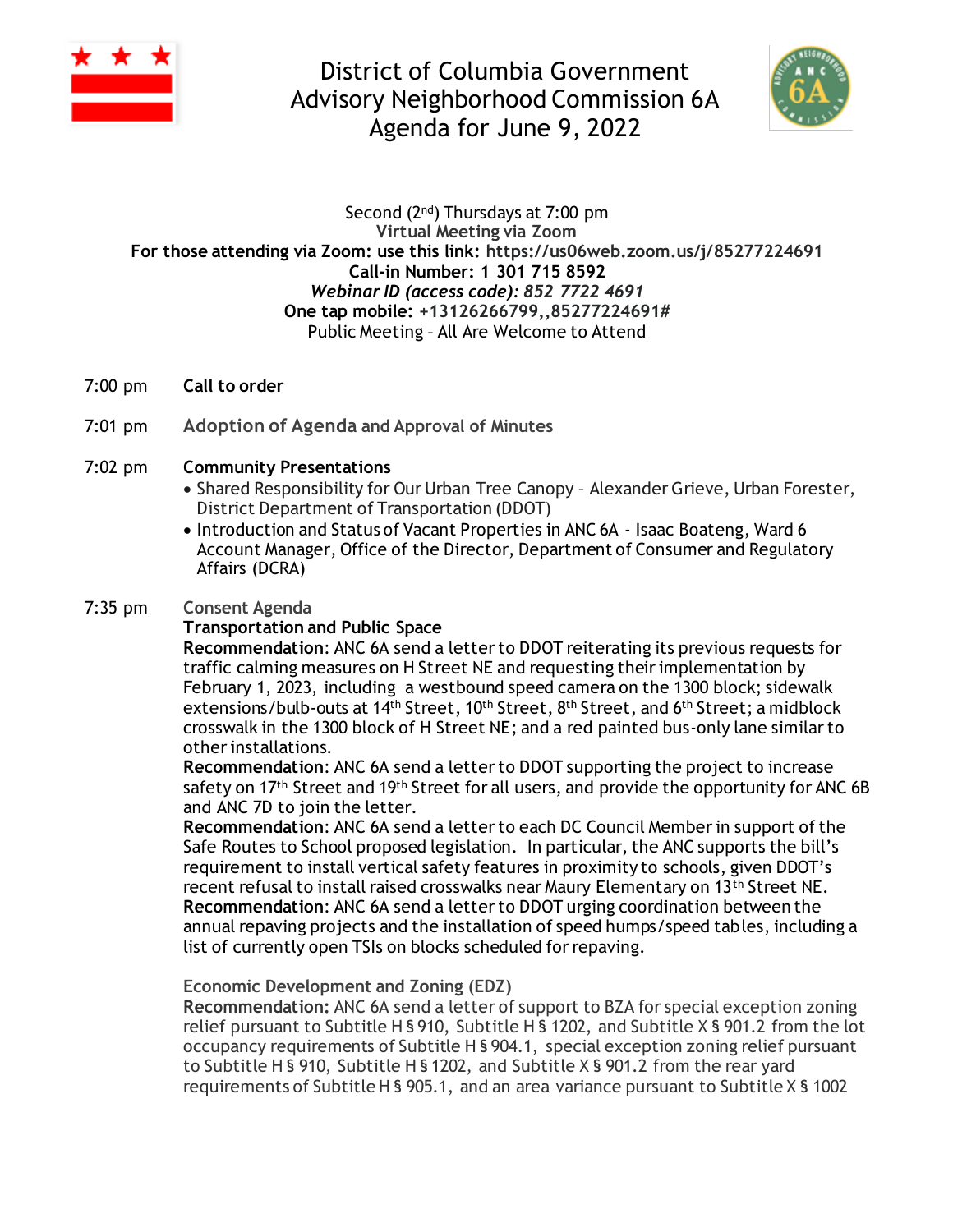

# District of Columbia Government Advisory Neighborhood Commission 6A Agenda for June 9, 2022



from the design requirements of Subtitle H § 909.1(f) at 1252 H Street NE (BZA Case #20742). BZA Case scheduled for 6/22/2022

**Recommendation:** ANC 6A send a letter of support to BZA for special exception zoning relief pursuant to Subtitle C § 703.2 and Subtitle X § 901.2 from the minimum vehicle parking requirements of Subtitle C § 701 to construct a front, rear, and third floor addition with penthouse, and to convert to a mixed-use, nine-unit apartment house with first floor retail, an existing, attached, six-unit, two-story with cellar, mixed use building at 1447 Maryland Avenue NE (BZA Case #20731) in the NC-14 zone on condition that the developer make best efforts to get letters of recommendation from the neighbors at 1489, 1445, 1443 and 1439 Maryland Avenue and 712 15th Street NE. . BZA Case scheduled for 7/06/2022.

**Recommendation:** ANC 6A send a letter of support to HPRB for historic review of the construction of a rear addition at 1320 North Carolina Ave NE (HPRB Case #22-325) on condition that the owner make best efforts to get letters of support from the immediate adjacent neighbors.

#### 7:40 pm **Officer Reports**

1. Accept Treasurer's Report

#### **Standing Committee Reports:**

#### 7:50 pm **Community Outreach**

- 1. Accept May 2022 committee report.
- 2. **Recommendation**: ANC 6A approve the Ludlow Taylor Elementary School Food Print grant for \$2,500 dollars.
- 3. **Recommendation**: ANC 6A approve the for the Eliot-Hine Middle School Band grant for \$2,000 dollars.
- 4. **Recommendation**: ANC 6A approve that 501(c)3 and non 501(c)3 organizations that demonstrate a public benefit to the ANC6A community be eligible for grants.
- 5. Next meeting 7:00 pm, June 27, 2022 (4th Monday)

#### 8:05 pm **Alcohol Beverage Licensing**

- 1. No report. Committee did not meet in May 2021.
- 2. Next meeting  $-7:00$  pm, June 28, 2022  $(4<sup>th</sup> Tuesday)$

## 8:10 pm **Transportation and Public Space**

- 1. Accept May 2022 committee report.
- 2. Next meeting 7:00 pm, June 21, 2022 (3<sup>rd</sup> Tuesday; usually 3<sup>rd</sup> Monday)

### 8:15 pm **Economic Development and Zoning**

- 1. Accept May 2022 committee report.
- 2. **Recommendation:** ANC 6A send a letter of support to BZA for special exception zoning relief under Subtitle E § 5201 and Subtitle X § 902.1 from the lot occupancy requirements of Subtitle E § 304.1, and special exception zoning relief under Subtitle E § 5201, Subtitle E § 205.5, and Subtitle X §902.1 from the rear addition requirements of Subtitle E § 205.4 to construct a third story and rear addition, and convert to a flat, an existing, attached, two-story with cellar, principal dwelling unit